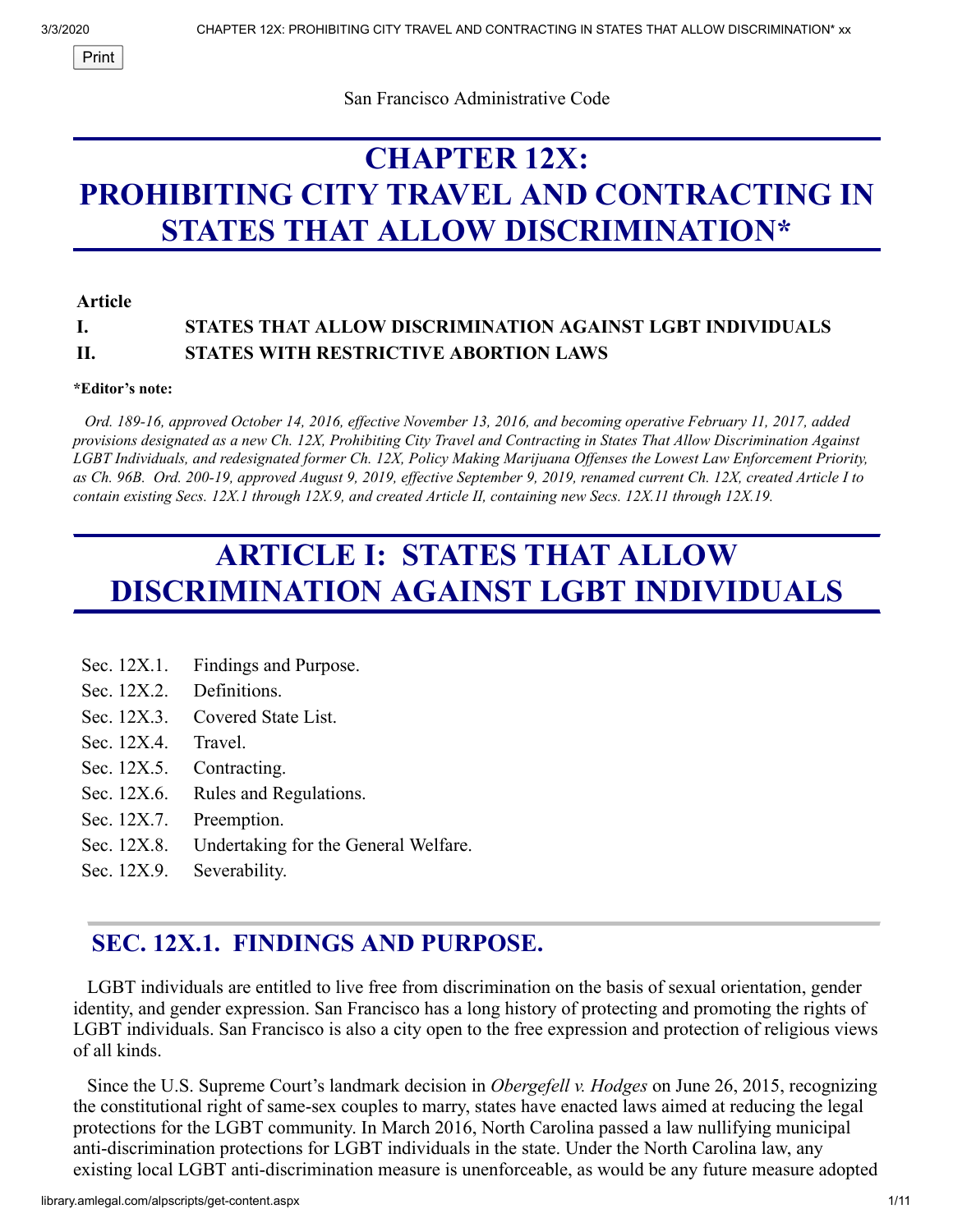by a local government. The law also discriminates against transgender people by requiring them to use public bathrooms that correspond to their biological sex rather than their gender identity. Other states, are considering similar laws. In April 2016, Mississippi enacted a law that would permit discrimination against LGBT individuals if the person choosing to treat LGBT individuals differently claims that the disparate treatment is based on "sincerely held religious beliefs." Such laws have been proposed in other states. The City and County of San Francisco does not support discrimination against LGBT individuals under any circumstances, including when such discrimination is based on religion.

 The Board of Supervisors finds that the City should not require its employees, many of whom are LGBT individuals, to be subjected to these discriminatory laws while traveling on City business. No individual, and certainly no employee of the City while conducting City business, should suffer the indignity of being denied services on the basis of being lesbian, gay, bisexual, or transgender. The City and the country have moved in the direction of granting more rights and more protections to LGBT individuals. These new laws represent an affront to progress and to the recognition that the LGBT community is entitled to equal treatment under the law.

(Added by Ord. [189-16,](http://sfbos.org/sites/default/files/o0189-16.pdf) File No. 160425, App. 10/14/2016, Eff. 11/13/2016, Oper. 2/11/2017; amended by Ord. [200-19](https://sfbos.org/sites/default/files/o0200-19.pdf), File No. 190658, App. 8/9/2019, Eff. 9/9/2019)

(Former Sec. 12X.1 was added by Ord. 297-06, File No. 061295, App. 11/29/2006; renumbered as Sec. 96B.1 by Ord. 189-16, File No. 160425, App. 10/14/2016, Eff. 11/13/2016, Oper. 2/11/2017)

# **SEC. 12X.2. DEFINITIONS.**

For purposes of this Article I:

"City" means the City and County of San Francisco.

 "Contract" means an agreement between a Contracting Department and any person or entity that provides, at the expense of the City, for public works or public improvements to be purchased under Chapter 6 of the Administrative Code, or for commodities or services to be purchased under Chapter 21 of the Administrative Code. Notwithstanding the foregoing, "Contract" shall not include:

 (a) Agreements for the investment of trust money or relating to the management of trust assets, agreements to invest City moneys in U.S. government securities, or agreements for the investment, deposit, or safekeeping of City moneys, where, for any such agreement, the Treasurer, as a fiduciary of the City, determines that entering into the agreement is in the interest of soundly investing public assets; or

 (b) Agreements entered into for underwriting services for the purchase and sale of City bonds, notes, and other forms of indebtedness; or

 (c) Agreements advertised, solicited, or initiated prior to the Operative Date of this Chapter 12X, including amendments to existing Contracts.

 "Contracting Department" means the City department, office, board, commission, or other City agency that enters into a Contract on behalf of the City.

 "Contractor" means any corporation, partnership, individual, sole proprietorship, joint venture, or other legal entity or combination thereof, which enters into a Contract with the City.

"Covered State" means any state that after June 26, 2015, has enacted a law that,

 (a) voids or repeals existing state or local protections against discrimination on the basis of Sexual Orientation, Gender Identity, or Gender Expression, or

 (b) authorizes or requires discrimination against same-sex couples or their families or that authorizes or requires discrimination on the basis of Sexualexual<sup>1</sup> Orientation, Gender Identity, or Gender Expression, including any law that creates an exemption to antidiscrimination laws in order to permit discrimination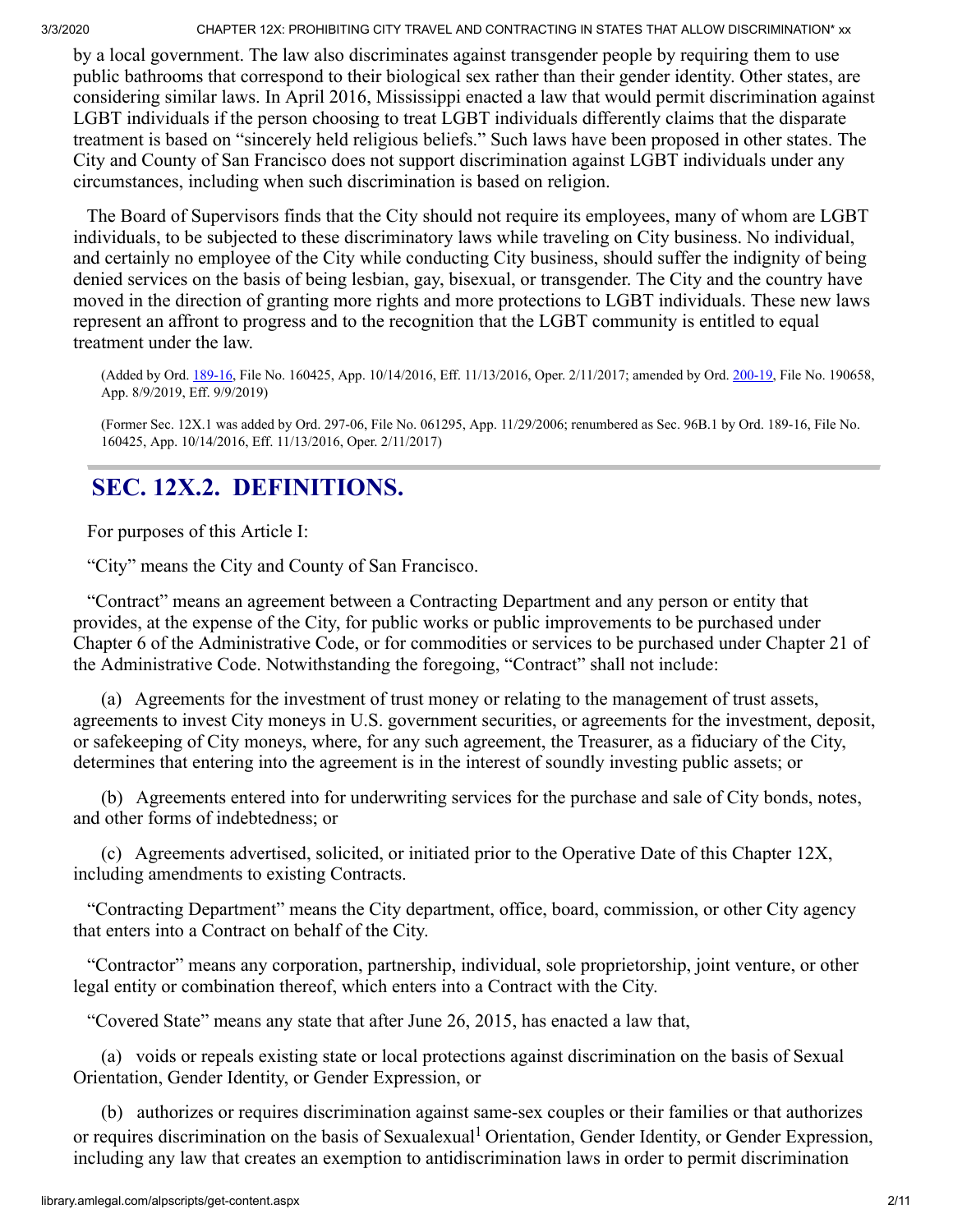against same-sex couples or their families or on the basis of Sexual Orientation, Gender Identity, or Gender Expression.

 "Covered State List" means the list maintained by the City Administrator of all states that meet the definition of a Covered State, in accordance with Section 12X.3.

"Gender Expression" has the meaning set forth in Section 3304.1(c) of the Police Code.

"Gender Identity" has the meaning set forth in Section 3304.1(c) of the Police Code.

"Operative Date" means February 11, 2017.

"Sexual Orientation" has the meaning set forth in Section 12B.1(c) of the Administrative Code.

(Added by Ord. [189-16,](http://sfbos.org/sites/default/files/o0189-16.pdf) File No. 160425, App. 10/14/2016, Eff. 11/13/2016, Oper. 2/11/2017; amended by Ord. [200-19](https://sfbos.org/sites/default/files/o0200-19.pdf), File No. 190658, App. 8/9/2019, Eff. 9/9/2019)

(Former Sec. 12X.2 was added by Ord. 297-06, File No. 061295, App. 11/29/2006; renumbered as Sec. 96B.2 by Ord. [189-16,](http://sfbos.org/sites/default/files/o0189-16.pdf) File No. 160425, App. 10/14/2016, Eff. 11/13/2016, Oper. 2/11/2017)

**CODIFICATION NOTE**

1. So in Ord. [200-19.](https://sfbos.org/sites/default/files/o0200-19.pdf)

## **SEC. 12X.3. COVERED STATE LIST.**

 The City Administrator shall create and maintain the Covered State List. A state shall be added to the Covered State List when it meets the definition of a Covered State. A state shall be removed from the Covered State List where the law or laws that caused the state to meet the definition of a Covered State have been repealed or found to be unenforceable by a court of competent jurisdiction. The Covered State List shall be posted on the website of the City Administrator, and shall be reviewed and updated by the City Administrator at least semiannually.

(Added by Ord. [189-16,](http://sfbos.org/sites/default/files/o0189-16.pdf) File No. 160425, App. 10/14/2016, Eff. 11/13/2016, Oper. 2/11/2017; amended by Ord. [200-19](https://sfbos.org/sites/default/files/o0200-19.pdf), File No. 190658, App. 8/9/2019, Eff. 9/9/2019)

(Former Sec. 12X.3 was added by Ord. 297-06, File No. 061295, App. 11/29/2006; renumbered as Sec. 96B.3 by Ord. [189-16,](http://sfbos.org/sites/default/files/o0189-16.pdf) File No. 160425, App. 10/14/2016, Eff. 11/13/2016, Oper. 2/11/2017)

### **SEC. 12X.4. TRAVEL.**

- (a) The City shall not:
	- (1) Require any of its employees or officers to travel to a state on the Covered State List; or
	- (2) Approve a request for City-funded travel to a state on the Covered State List.
- (b) Subsection (a) shall not apply to travel that is:
	- (1) necessary for the enforcement of any state or City law;
	- (2) necessary for the defense of any legal claim against the City;
	- (3) required by law;
	- (4) required to meet contractual obligations incurred by the City; or
	- (5) necessary for the protection of public health, welfare, or safety.

 (c) For purposes of this Section 12X.4, "travel" does not include landing in a state by plane to make a connecting flight to a destination outside that state, or traversing a state by automobile, train, bus, or otherwise, to reach a destination outside that state.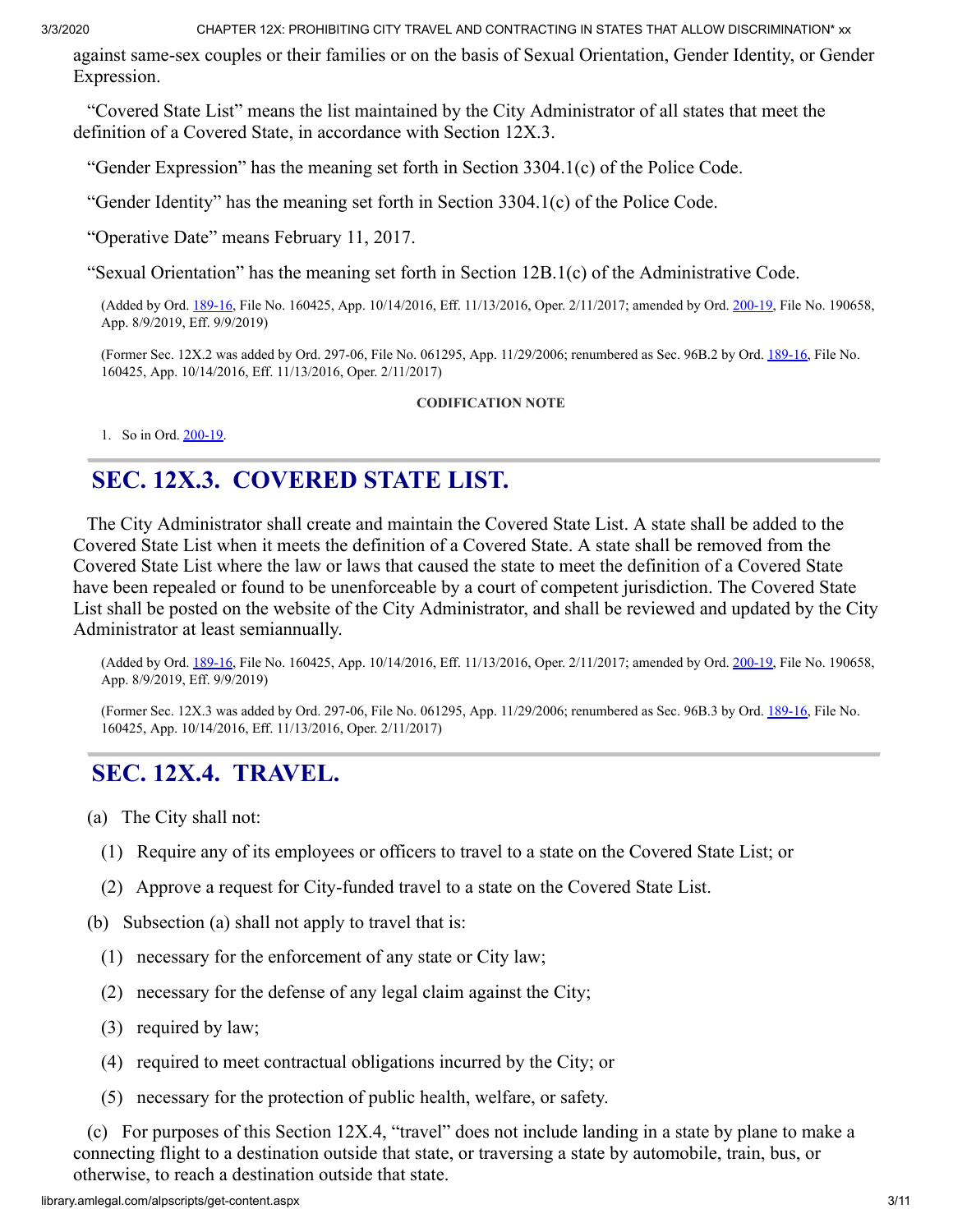(Added by Ord. [189-16,](http://sfbos.org/sites/default/files/o0189-16.pdf) File No. 160425, App. 10/14/2016, Eff. 11/13/2016, Oper. 2/11/2017; amended by Ord. [200-19](https://sfbos.org/sites/default/files/o0200-19.pdf), File No. 190658, App. 8/9/2019, Eff. 9/9/2019)

(Former Sec. 12X.4 was added by Ord. 297-06, File No. 061295, App. 11/29/2006; renumbered as Sec. 96B.4 by Ord. [189-16,](http://sfbos.org/sites/default/files/o0189-16.pdf) File No. 160425, App. 10/14/2016, Eff. 11/13/2016, Oper. 2/11/2017)

#### **SEC. 12X.5. CONTRACTING.**

 (a) The City shall not enter into any Contract with a Contractor that has its United States headquarters in a state on the Covered State List or where any or all of the work on the Contract will be performed in a state on the Covered State List. Notwithstanding the foregoing sentence, if, during the term of a Contract, the Contractor moves its headquarters, or the location from which it will provide services to the City, to a state on the Covered State List, such a move shall not constitute grounds to terminate the Contract.

 (b) **Nonapplicability, Exceptions, and Waivers.** Subsection (a) shall not apply to Contracts in the following circumstances:

 (1) The Contracting Department determines that needed services under the applicable Contract are available only from one source pursuant to applicable provisions of the Administrative Code; or

 (2) The Contracting Department determines, pursuant to applicable provisions of the Administrative Code, that the Contract is necessary to respond to an emergency which endangers the public health or safety; and no entity that complies with subsection (a) and is capable of responding to the emergency is immediately available to perform the required services; or

 (3) The Contracting Department determines that there are no qualified responsive bidders or prospective vendors that comply with the requirements of subsection (a); and the Contract is for a service, project, or property that is essential to the City or the public; or

 (4) The Contracting Department determines that the public interest warrants the granting of a waiver because application of this Section 12X.5 would have an adverse impact on services or a substantial adverse financial impact on the City; or

 (5) The Contracting Department determines that the services to be purchased are available under a bulk purchasing arrangement with a federal, state, or local governmental entity or a group purchasing organization; purchase under such arrangement will substantially reduce the City's cost of purchasing such services; and purchase under such an arrangement is in the best interest of the City; or

 (6) The Contracting Department determines that the requirements of this Section 12X.5 will violate or are inconsistent with the terms or conditions of a grant, subvention, or agreement with a public agency or the instructions of an authorized representative of any such agency with respect to any such grant, subvention, or agreement, provided that the contracting officer has made a good faith attempt to change the terms or conditions of any such grant, subvention, or agreement to authorize application of this Section; or

 (7) The General Manager of the Public Utilities Commission may waive the requirements of this Section 12X.5 where the Contractor is providing wholesale or bulk water, power, or natural gas, the conveyance or transmission of same, or ancillary services such as spinning reserve, voltage control, or loading scheduling, as required for assuring reliable services in accordance with good utility practice, to or on behalf of the San Francisco Public Utilities Commission; provided that the purchase of same may not practically be accomplished through the City's standard competitive bidding procedures; and further provided that this waiver provision shall not apply to Contractors or franchisees providing direct, retail services to end users within the City.

 (c) For any determination of nonapplicability, exception, or waiver pursuant to subsection (b), the Contracting Department shall maintain a record documenting the basis for such decision. Each Contracting Department that makes a determination of nonapplicability, exception, or waiver pursuant to subsection (b) shall submit a report to the City Administrator summarizing the Contract and the basis for inapplicability. Such reports shall be submitted annually within 30 days of the end of the fiscal year.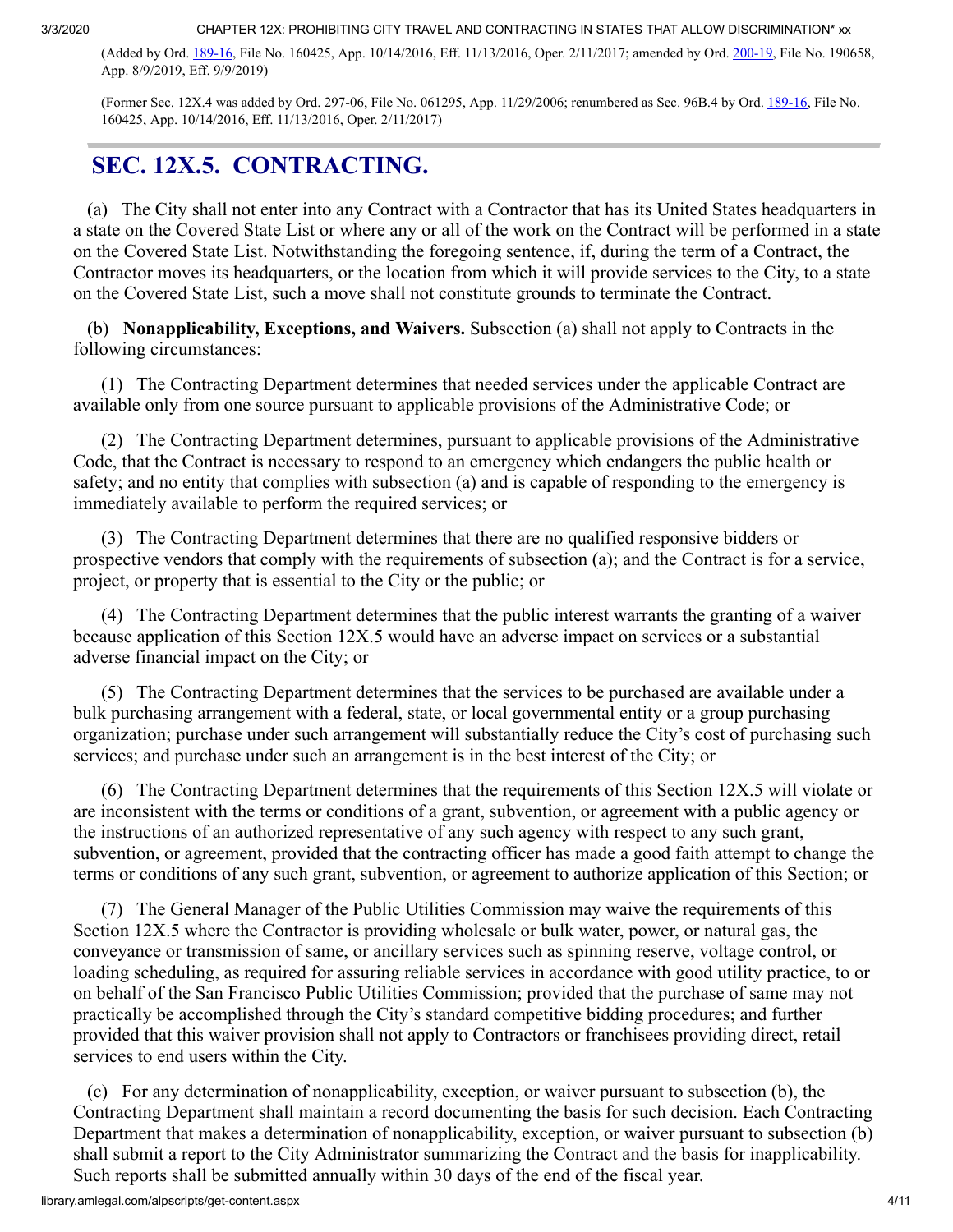(d) The requirements of this Section 12X.5 shall apply to Contracts first advertised, solicited, or initiated on or after the Operative Date.

(Added by Ord. [189-16,](http://sfbos.org/sites/default/files/o0189-16.pdf) File No. 160425, App. 10/14/2016, Eff. 11/13/2016, Oper. 2/11/2017; amended by Ord. [200-19](https://sfbos.org/sites/default/files/o0200-19.pdf), File No. 190658, App. 8/9/2019, Eff. 9/9/2019)

(Former Sec. 12X.5 was added by Ord. 297-06, File No. 061295, App. 11/29/2006; renumbered as Sec. 96B.5 by Ord. [189-16,](http://sfbos.org/sites/default/files/o0189-16.pdf) File No. 160425, App. 10/14/2016, Eff. 11/13/2016, Oper. 2/11/2017)

#### **SEC. 12X.6. RULES AND REGULATIONS.**

 The City Administrator may adopt rules, regulations, and guidelines to implement this Article I, Chapter 12X.

(Added by Ord. [189-16,](http://sfbos.org/sites/default/files/o0189-16.pdf) File No. 160425, App. 10/14/2016, Eff. 11/13/2016, Oper. 2/11/2017; amended by Ord. [200-19](https://sfbos.org/sites/default/files/o0200-19.pdf), File No. 190658, App. 8/9/2019, Eff. 9/9/2019)

(Former Sec. 12X.6 was added by Ord. 296-06, File No. 061554, App. 11/29/2006; repealed by Ord.36-14, File No. 140081, App. 4/3/2014, Eff. 5/3/2014; renumbered as Sec. 96B.6 by Ord. 1[8189-169](http://sfbos.org/sites/default/files/o0189-16.pdf)-16, File No. 160425, App. 10/14/2016, Eff. 11/13/2016, Oper. 2/11/2017)

#### **SEC. 12X.7. PREEMPTION.**

 Nothing in this Article I, Chapter 12X shall be interpreted or applied so as to create any requirement, power, or duty in conflict with any federal or state law. In Contracts that involve the use of any funds furnished, given, or loaned by the Government of the United States or the State of California, all laws, rules, and regulations of the United States or California or of any federal or State departments relative to the performance of such work and the conditions under which the work is to be performed, shall prevail over the requirements of this Article I, Chapter 12X when such laws, rules, or regulations are in conflict.

(Added by Ord. [189-16,](http://sfbos.org/sites/default/files/o0189-16.pdf) File No. 160425, App. 10/14/2016, Eff. 11/13/2016, Oper. 2/11/2017; amended by Ord. [200-19](https://sfbos.org/sites/default/files/o0200-19.pdf), File No. 190658, App. 8/9/2019, Eff. 9/9/2019)

(Former Sec. 12X.7 was added by Ord. 297-06, File No. 061295, App. 11/29/2006; renumbered as Sec. 96B.7 by Ord. [189-16,](http://sfbos.org/sites/default/files/o0189-16.pdf) File No. 160425, App. 10/14/2016, Eff. 11/13/2016, Oper. 2/11/2017)

### **SEC. 12X.8. UNDERTAKING FOR THE GENERAL WELFARE.**

 In enacting and implementing this Article I, Chapter 12X, the City is assuming an undertaking only to promote the general welfare. It is not assuming, nor is it imposing on its officers and employees, an obligation for breach of which it is liable in money damages to any person who claims that such breach proximately caused injury.

(Added by Ord. [189-16,](http://sfbos.org/sites/default/files/o0189-16.pdf) File No. 160425, App. 10/14/2016, Eff. 11/13/2016, Oper. 2/11/2017; amended by Ord. [200-19](https://sfbos.org/sites/default/files/o0200-19.pdf), File No. 190658, App. 8/9/2019, Eff. 9/9/2019)

(Former Sec. 12X.8 was added by Ord. 297-06, File No. 061295, App. 11/29/2006; renumbered as Sec. 96B.8 by Ord. [189-16,](http://sfbos.org/sites/default/files/o0189-16.pdf) File No. 160425, App. 10/14/2016, Eff. 11/13/2016, Oper. 2/11/2017)

### **SEC. 12X.9. SEVERABILITY.**

 If any section, subsection, sentence, clause, phrase, or word of this Article I, Chapter 12X, or any application thereof to any person or circumstance, is held to be invalid or unconstitutional by a decision of a court of competent jurisdiction, such decision shall not affect the validity of the remaining portions or applications of the Chapter. The Board of Supervisors hereby declares that it would have passed this Chapter and each and every section, subsection, sentence, clause, phrase, and word not declared invalid or unconstitutional without regard to whether any other portion of this Chapter or application thereof would be subsequently declared invalid or unconstitutional.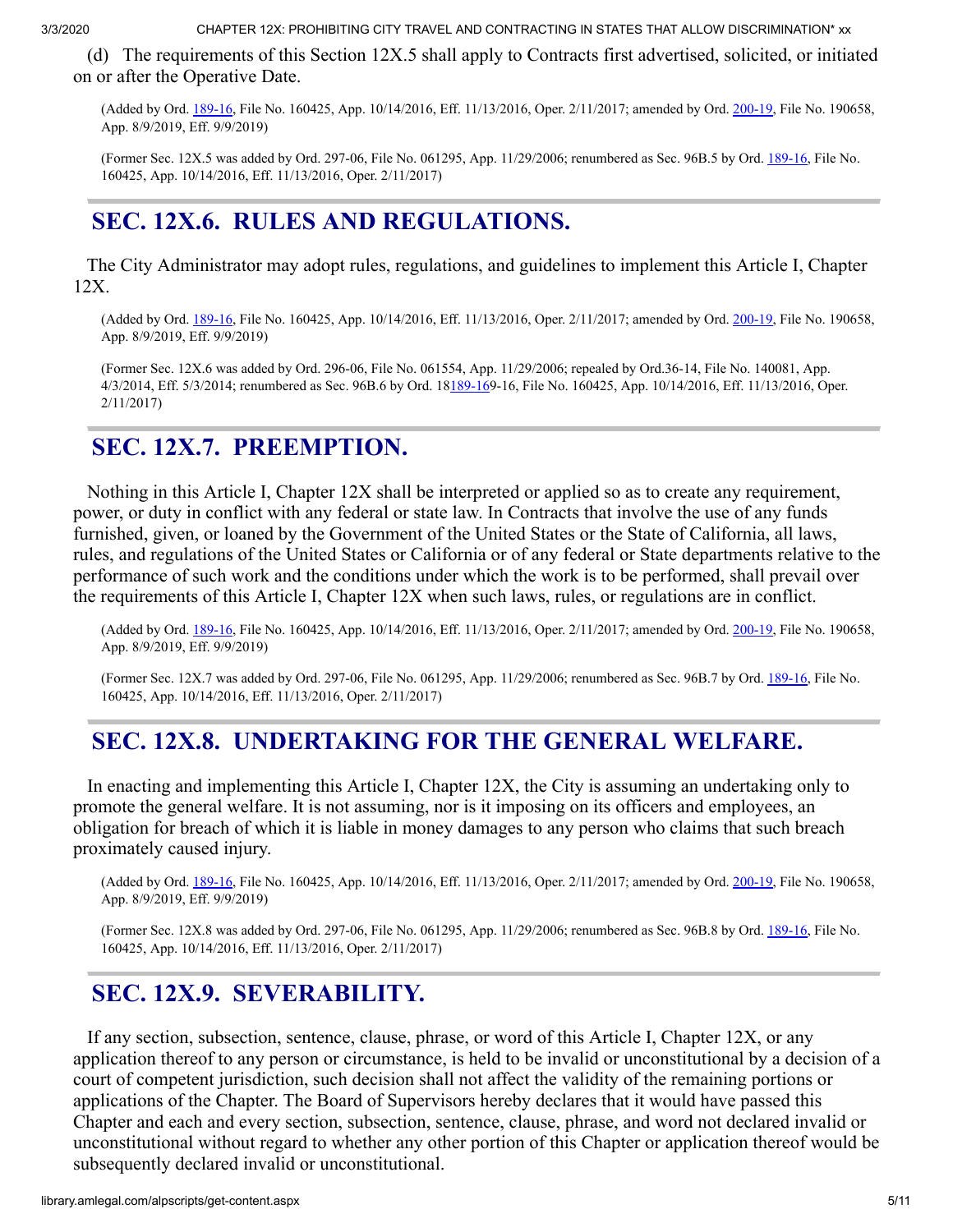(Added by Ord. [189-16,](http://sfbos.org/sites/default/files/o0189-16.pdf) File No. 160425, App. 10/14/2016, Eff. 11/13/2016, Oper. 2/11/2017; amended by Ord. [200-19](https://sfbos.org/sites/default/files/o0200-19.pdf), File No. 190658, App. 8/9/2019, Eff. 9/9/2019)

(Former Sec. 12X.9 was added by Ord. 297-06, File No. 061295, App. 11/29/2006; renumbered as Sec. 96B.9 by Ord. [189-16,](http://sfbos.org/sites/default/files/o0189-16.pdf) File No. 160425, App. 10/14/2016, Eff. 11/13/2016, Oper. 2/11/2017)

# **ARTICLE II: STATES WITH RESTRICTIVE ABORTION LAWS**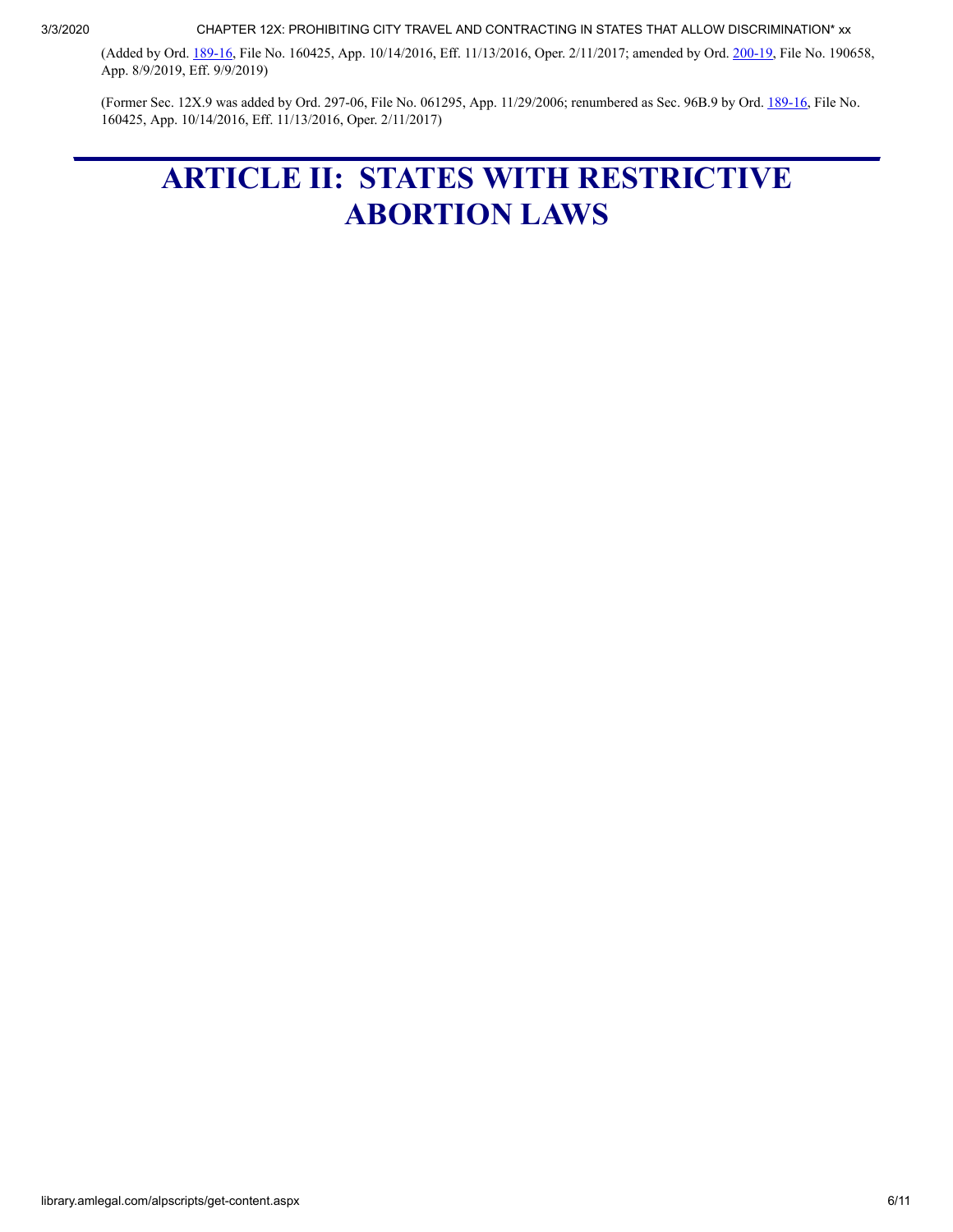- Sec. 12X.11. Findings and Purpose.
- Sec. 12X.12. Definitions.
- Sec. 12X.13. Covered State List.
- Sec. 12X.14. Travel.
- Sec. 12X.15. Contracting.
- Sec. 12X.16. Rules and Regulations; Reporting.
- Sec. 12X.17. Preemption.
- Sec. 12X.18. Undertaking for the General Welfare.
- Sec. 12X.19. Severability.

#### **SEC. 12X.11. FINDINGS AND PURPOSE.**

 The right to choose to have an abortion is protected by the Constitutional right to privacy under the Due Process clause of the 14th Amendment. In *Roe v. Wade*, 410 U.S. 113 (1973), the U.S. Supreme Court held that the U.S. Constitution protects a personal decision to end a pregnancy.

 The right to control if and when to have a child is fundamental to gender equality, and protecting the right to comprehensive reproductive healthcare makes for healthier states with stronger economies. For instance, the ability to make this personal healthcare decision has enabled people to pursue educational and employment opportunities, including serving as a main driver increasing college enrollment and wage gains for women. In 1992, the Supreme Court noted that "the ability of women to participate equally in the economic and social life of the Nation has been facilitated by their ability to control their reproductive lives."

 Restrictive abortion bans can impact anyone who is capable of becoming pregnant, including trans-men, non-binary, and intersex people. Further, roll backs on reproductive rights, including passing abortion bans or restricting funding for clinical healthcare facilities that provide reproductive healthcare services, including abortions, contraception, and other healthcare services, have a disproportionate impact on LGBTQI individuals. These individuals access healthcare services at clinical healthcare facilities like Planned Parenthood— including abortions, contraception and other healthcare services such as HIV and AIDS related services, hormone therapy, and other LGBTQI related care.

 Abortion is a medically safe procedure and critical part of reproductive health care. Nearly 1 in 4 U.S. women will have an abortion by age 45. Abortion is safer than childbirth, with only 0.23% of all abortions resulting in a major complication compared to 1.3% for childbirth.

 San Francisco has a legacy of leadership on women's human rights. In 1998, San Francisco became the first city in the world to adopt the principles of the United Nations' Convention on the Elimination of All Forms of Discrimination Against Women as a local ordinance committing the City to take proactive measures to eliminate discrimination and advance women's human rights including the right to sexual and reproductive health.

 San Francisco has always been a national leader in supporting reproductive freedom for all. According to the National Institute for Reproductive Health Local Reproductive Freedom Index, San Francisco received the highest scores of 4.5 stars and is listed as having the most reproductive health, rights, and justice policies in place, out of 40 cities across the United States.

 The City also has a history of protecting reproductive rights. In 2014, the City enacted an ordinance establishing "buffer-zones" to prohibit harassment of people attaining services at reproductive health clinics. The City also banned false and misleading claims by "Crisis Pregnancy Centers," and enacted multiple resolutions in support of continued state and federal funding for reproductive health services.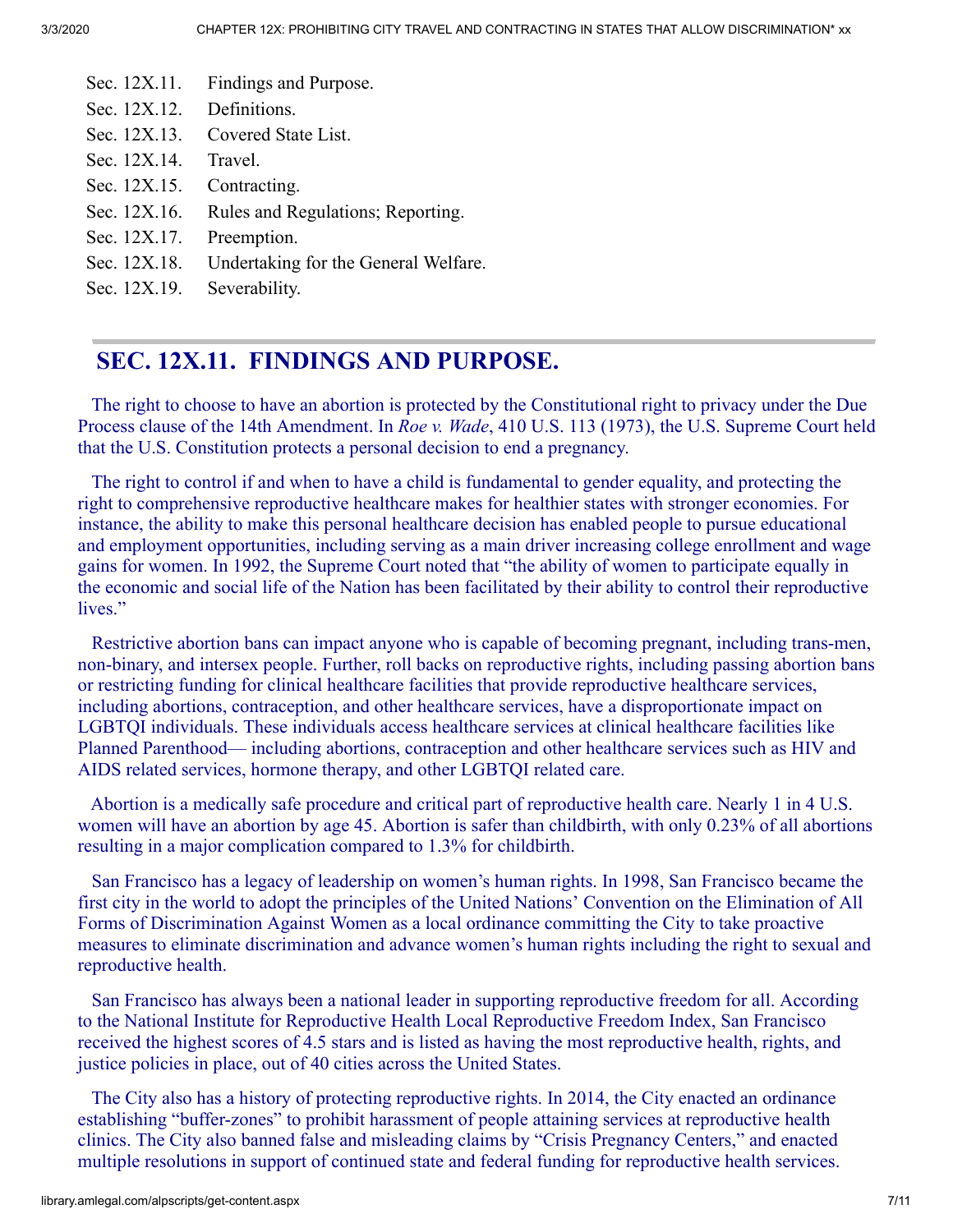Abortion access is increasingly restricted in many states across the country. Since 1995, states have enacted 1,041 anti-choice measures, and in 2018, 22 states enacted 50 anti-choice legislative measures. Given the risks that these measures pose to health and access, San Francisco must continue to support vital efforts to protect access to safe and legal abortion services at the local, state and federal levels.

 The City has a strong interest in dissociating itself from states that enact laws that limit the legal right to abortion guaranteed by the United States Constitution. By prohibiting City-funded travel to such states and by prohibiting the City from entering into contracts with companies headquartered in such states, the City voices its opposition to these severe anti-choice policies by refusing to expend City funds that would support such states through the tax revenue that would result from such expenditures.

(Added by Ord. [200-19,](https://sfbos.org/sites/default/files/o0200-19.pdf) File No. 190658, App. 8/9/2019, Eff. 9/9/2019)

#### **SEC. 12X.12. DEFINITIONS.**

For purposes of this Article II:

"City" means the City and County of San Francisco.

 "Contract" means an agreement between a Contracting Department and any person or entity that provides, at the expense of the City, for public works or public improvements to be purchased under Chapter 6 of the Administrative Code, or for commodities or services to be purchased under Chapter 21 of the Administrative Code. Notwithstanding the foregoing, "Contract" shall not include:

 (a) Agreements for the investment of trust money or relating to the management of trust assets, agreements to invest City moneys in U.S. government securities, or agreements for the investment, deposit, or safekeeping of City moneys, where, for any such agreement, the Treasurer, as a fiduciary of the City, determines that entering into the agreement is in the interest of soundly investing public assets; or

 (b) Agreements entered into for underwriting services for the purchase and sale of City bonds, notes, and other forms of indebtedness; or

 (c) Agreements advertised, solicited, or initiated prior to the Operative Date of this Article II, Chapter 12X, including amendments to existing Contracts.

 "Contracting Department" means the City department, office, board, commission, or other City agency that enters into a Contract on behalf of the City.

 "Contractor" means any corporation, partnership, individual, sole proprietorship, joint venture, or other legal entity or combination thereof, which enters into a Contract with the City.

 "Covered State" means a state that has enacted a law that prohibits abortion prior to the Viability of the fetus, regardless of whether there are exceptions to such prohibition. Examples of such restrictive laws include a law prohibiting abortion after fetal pole cardiac activity can be detected but before viability (socalled "fetal heartbeat" laws), and a law that prohibits abortion a set number of weeks after fertilization but before Viability.

 "Covered State List" means the list maintained by the City Administrator of all states that meet the definition of a Covered State, in accordance with Section 12X.13.

"Operative Date" means January 1, 2020.

 "Viability" has the meaning articulated by the United States Supreme Court in *Roe v. Wade*: "potentially able to live outside the mother's womb, albeit with artificial aid," and as further articulated in the California Reproductive Privacy Act, (Health & Safety Code Sec. 123464): "the point in a pregnancy when, in the good faith medical judgment of a physician, on the particular facts of the case before that physician, there is a reasonable likelihood of the fetus's sustained survival outside the uterus without the application of extraordinary medical measures."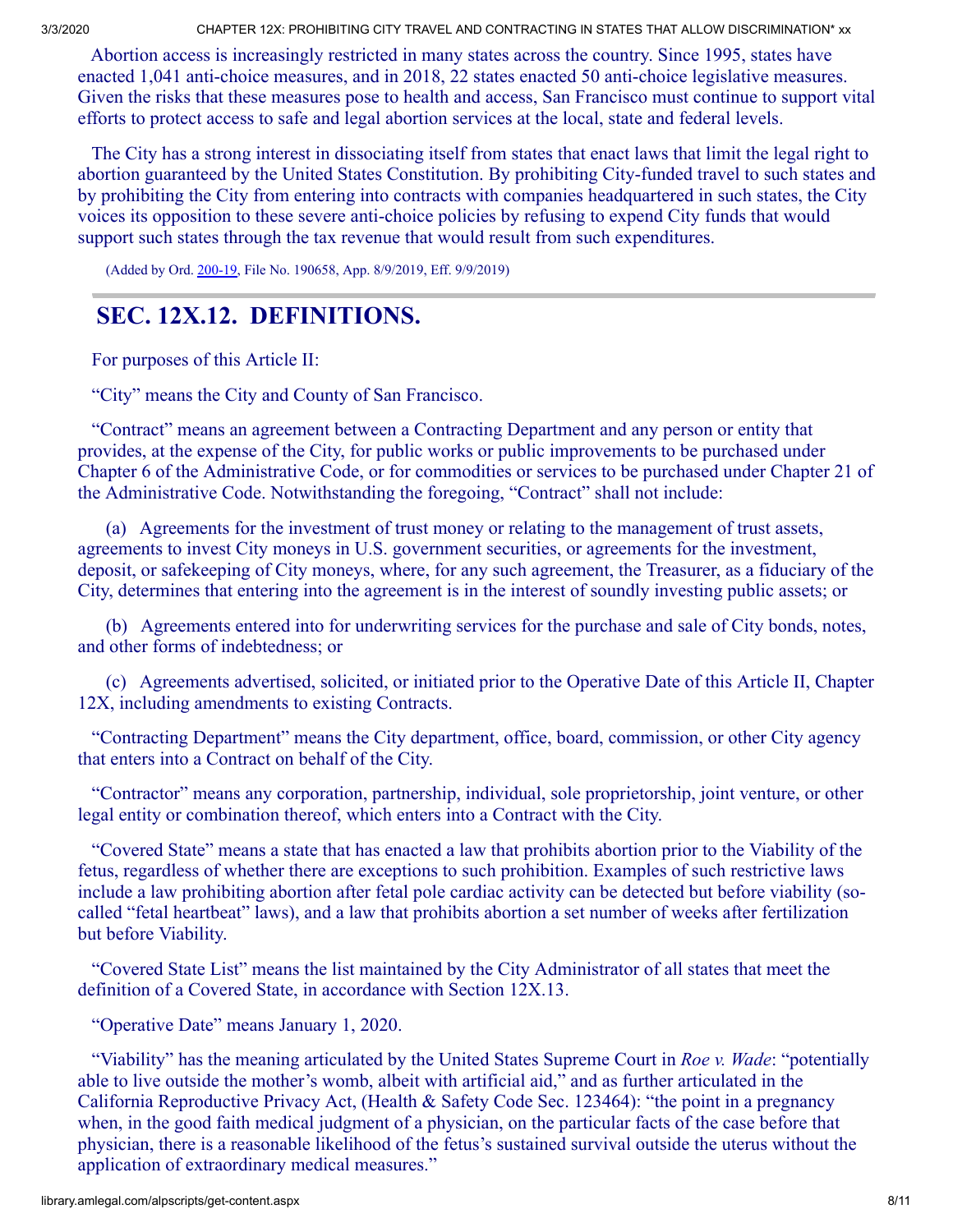(Added by Ord. [200-19,](https://sfbos.org/sites/default/files/o0200-19.pdf) File No. 190658, App. 8/9/2019, Eff. 9/9/2019)

#### **SEC. 12X.13. COVERED STATE LIST.**

 (a) The City Administrator shall create and maintain the Covered State List. A state shall be added to the Covered State List when it meets the definition of a Covered State. A state shall be removed from the Covered State List where the law or laws that caused the state to meet the definition of a Covered State have been repealed or found to be unenforceable by a court of competent jurisdiction. The Covered State List shall be posted on the website of the City Administrator, and shall be reviewed and updated by the City Administrator at least semiannually.

 (b) Role of the Department on the Status of Women. The Department on the Status of Women shall analyze whether a state's law meets the definition of a Covered State. Within 30 days of the effective date of the ordinance in File No. 190658, creating this Article II of Chapter 12X, the Department on the Status of Women shall submit a recommendation to the City Administrator of states that satisfy the definition of a Covered State. If the law that caused the state to meet the definition of a Covered State is enjoined by a court of competent jurisdiction, the Department on the Status of Women shall not recommend that state for inclusion on the Covered State List. The Department on the Status of Women shall thereafter review the Covered States that appear on the Covered State List on at least a semiannual basis and shall recommend to the City Administrator any states that should be added to or removed from the Covered State List.

(Added by Ord. [200-19,](https://sfbos.org/sites/default/files/o0200-19.pdf) File No. 190658, App. 8/9/2019, Eff. 9/9/2019)

#### **SEC. 12X.14. TRAVEL.**

(a) The City shall not:

- (1) Require any of its employees or officers to travel to a state on the Covered State List; or
- (2) Approve a request for City-funded travel to a state on the Covered State List.
- (b) Subsection (a) shall not apply to travel that is:
	- (1) necessary for the enforcement of any state or City law;
	- (2) necessary for the defense of any legal claim against the City;
	- (3) required by law;
	- (4) required to meet contractual obligations incurred by the City; or
	- (5) necessary for the protection of public health, welfare, or safety.

 (c) For purposes of this Section 12X.14, "travel" does not include landing in a state by plane to make a connecting flight to a destination outside that state, or traversing a state by automobile, train, bus, or otherwise, to reach a destination outside that state.

(Added by Ord. [200-19,](https://sfbos.org/sites/default/files/o0200-19.pdf) File No. 190658, App. 8/9/2019, Eff. 9/9/2019)

## **SEC. 12X.15. CONTRACTING.**

 (a) The City shall not enter into any Contract with a Contractor that has its United States headquarters in a state on the Covered State List or where any or all of the work on the Contract will be performed in a state on the Covered State List. Notwithstanding the foregoing sentence, if, during the term of a Contract, the Contractor moves its headquarters, or the location from which it will provide services to the City, to a state on the Covered State List, such a move shall not constitute grounds to terminate the Contract.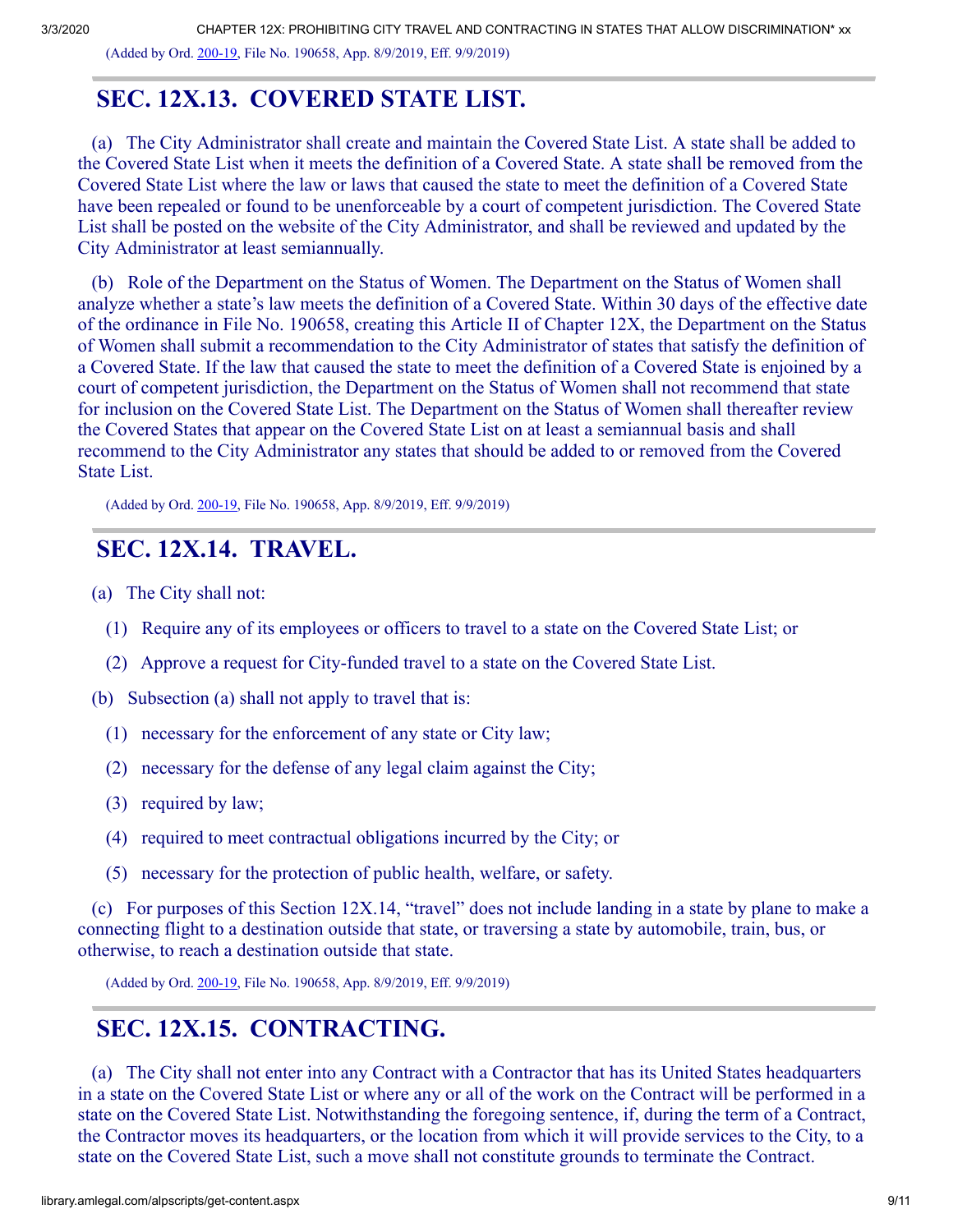(b) Nonapplicability, Exceptions, and Waivers. Subsection (a) shall not apply to Contracts in the following circumstances:

 (1) The Contracting Department determines that needed services under the applicable Contract are available only from one source pursuant to applicable provisions of the Administrative Code; or

 (2) The Contracting Department determines, pursuant to applicable provisions of the Administrative Code, that the Contract is necessary to respond to an emergency which endangers the public health or safety; and no entity that complies with subsection (a) and is capable of responding to the emergency is immediately available to perform the required services; or

 (3) The Contracting Department determines that there are no qualified responsive bidders or prospective vendors that comply with the requirements of subsection (a); and the Contract is for a service, project, or property that is essential to the City or the public; or

 (4) The Contracting Department determines that the public interest warrants the granting of a waiver because application of this Section 12X.15 would have an adverse impact on services or a substantial adverse financial impact on the City; or

 (5) The Contracting Department determines that the services to be purchased are available under a bulk purchasing arrangement with a federal, state, or local governmental entity or a group purchasing organization; purchase under such arrangement will substantially reduce the City's cost of purchasing such services; and purchase under such an arrangement is in the best interest of the City; or

 (6) The Contracting Department determines that the requirements of this Section 12X.15 will violate or are inconsistent with the terms or conditions of a grant, subvention, or agreement with a public agency or the instructions of an authorized representative of any such agency with respect to any such grant, subvention, or agreement, provided that the contracting officer has made a good faith attempt to change the terms or conditions of any such grant, subvention, or agreement to authorize application of this Section; or

 (7) The General Manager of the Public Utilities Commission may waive the requirements of this Section 12X.15 where the Contractor is providing wholesale or bulk water, power, or natural gas, the conveyance or transmission of same, or ancillary services such as spinning reserve, voltage control, or loading scheduling, as required for assuring reliable services in accordance with good utility practice, to or on behalf of the San Francisco Public Utilities Commission; provided that the purchase of same may not practically be accomplished through the City's standard competitive bidding procedures; and further provided that this waiver provision shall not apply to Contractors or franchisees providing direct, retail services to end users within the City.

 (c) For any determination of nonapplicability, exception, or waiver pursuant to subsection (b), the Contracting Department shall maintain a record documenting the basis for such decision. Each Contracting Department that makes a determination of nonapplicability, exception, or waiver pursuant to subsection (b) shall submit a report to the City Administrator summarizing the Contract and the basis for inapplicability. Such reports shall be submitted annually within 30 days of the end of the fiscal year.

 (d) The requirements of this Section 12X.15 shall apply to Contracts first advertised, solicited, or initiated on or after the Operative Date.

(Added by Ord. [200-19,](https://sfbos.org/sites/default/files/o0200-19.pdf) File No. 190658, App. 8/9/2019, Eff. 9/9/2019)

## **SEC. 12X.16. RULES AND REGULATIONS; REPORTING.**

 (a) The City Administrator may adopt rules, regulations, and guidelines to implement this Article II, Chapter 12X.